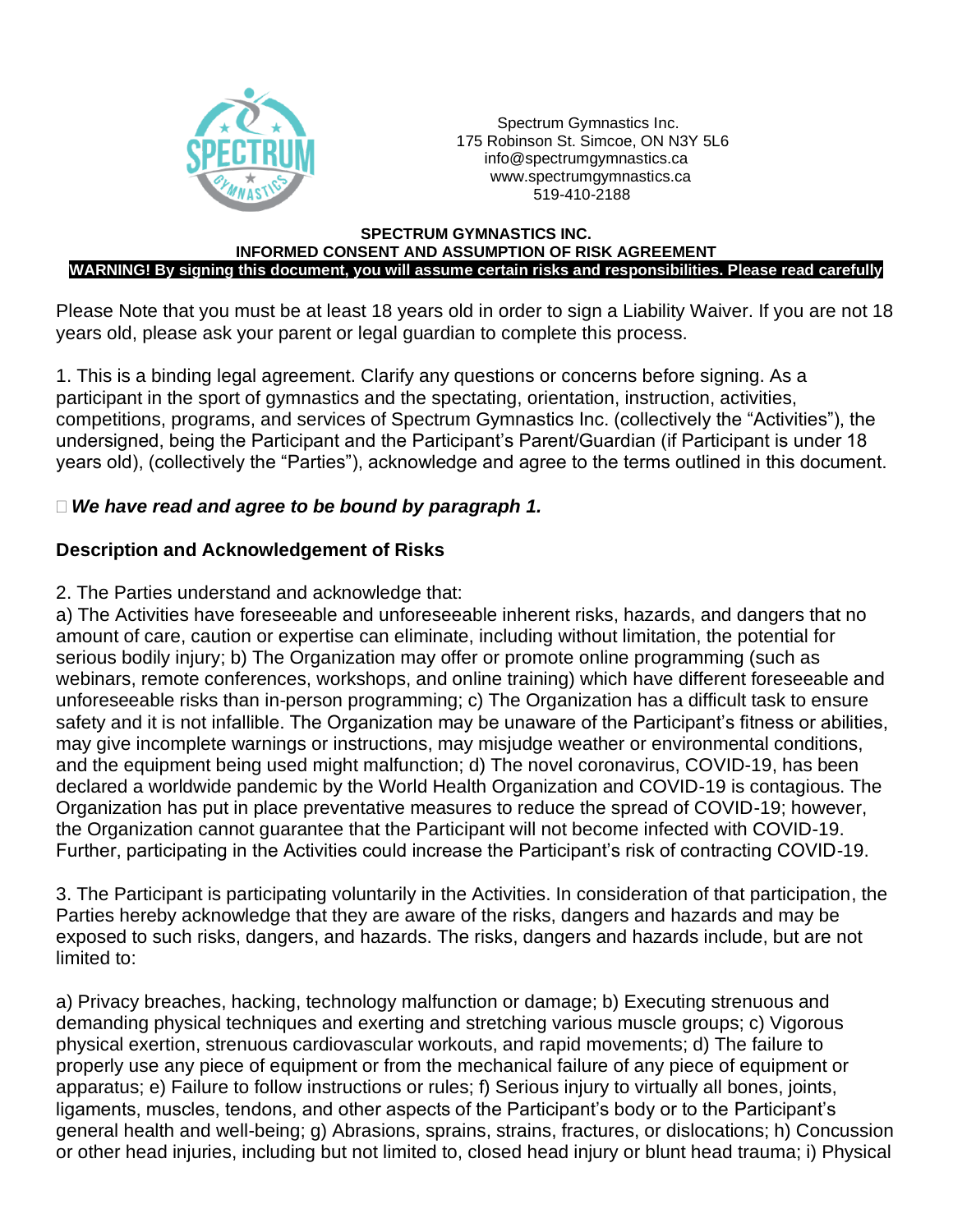contact with other participants, spotters, spectators, equipment, and hazards; j) Collisions with walls, any gymnastics apparatus, floors, or mats; k) Falling, tumbling, or hitting any gymnastics apparatus, the floor, mats, or other surfaces; l) Failure to act safely or within the Participant's ability or designated areas; m) Negligence of other persons, including other spectators, participants, or employees; n) Contracting COVID-19 or any other contagious disease.

## *We have read and agree to be bound by paragraphs 2 and 3.*

## **Terms**

4. In consideration of the Organization allowing the Participant to participate in the Activities, the Parties agree:

a) That when the Participant practices or trains in their own space, the Parties are responsible for the Participant's surroundings and the location and equipment that is selected for the Participant; b) That the Participant's mental and physical condition is appropriate to participate in the Activities and the Parties assume all risks related to the Participant's mental and physical condition; c) That the Participant may experience anxiety while challenging themselves during the Activities; d) To comply with the rules and regulations for participation in the Activities; e) To comply with the rules of the facility or equipment; f) The risks associated with the Activities are increased when the Participant is impaired, and the Participant will not participate if impaired in any way; g) That COVID-19 is contagious in nature and the Participant may be exposed to, or infected by, COVID-19.

5. In consideration of the Organization allowing the Participant to participate, the Parties agree: a) That the Parties are not relying on any oral or written statements made by the Organization or their agents, whether in brochure or advertisement or in individual conversations, to agree to participate in the Activities; b) That the Organization is not responsible or liable for any damage to the Participant's vehicle, property, or equipment that may occur as a result of the Activities; and c) That this Agreement is intended to be as broad and inclusive as is permitted by law of the Province of Ontario and if any portion thereof is held invalid, the balance shall, notwithstanding, continue in full legal force and effect.

## *We have read and agree to be bound by paragraphs 4 and 5.*

# **Jurisdiction**

6. The Parties agree that in the event that they file a lawsuit against the Organization, they agree to do so solely in the Province of Ontario.

7. The Parties acknowledge that they have read this Agreement and understand it, that they have executed this Agreement voluntarily, and that this Agreement is to be binding upon themselves, their heirs, their spouses, parents, guardians, next of kin, executors, administrators and legal or personal representatives.

# *We have read and agree to be bound by paragraphs 6 and 7.*

# **Media Release**

I consent to Spectrum Gymnastics to take photographs, videotape or digital recordings of me/my child and to use these in any and all media, including but not limited to the Spectrum Gymnastics website, newsletters, brochures, social media and additional marketing tools. I understand I may withdraw my consent at any time by contacting Spectrum Gymnastics at 519-410-2188 or